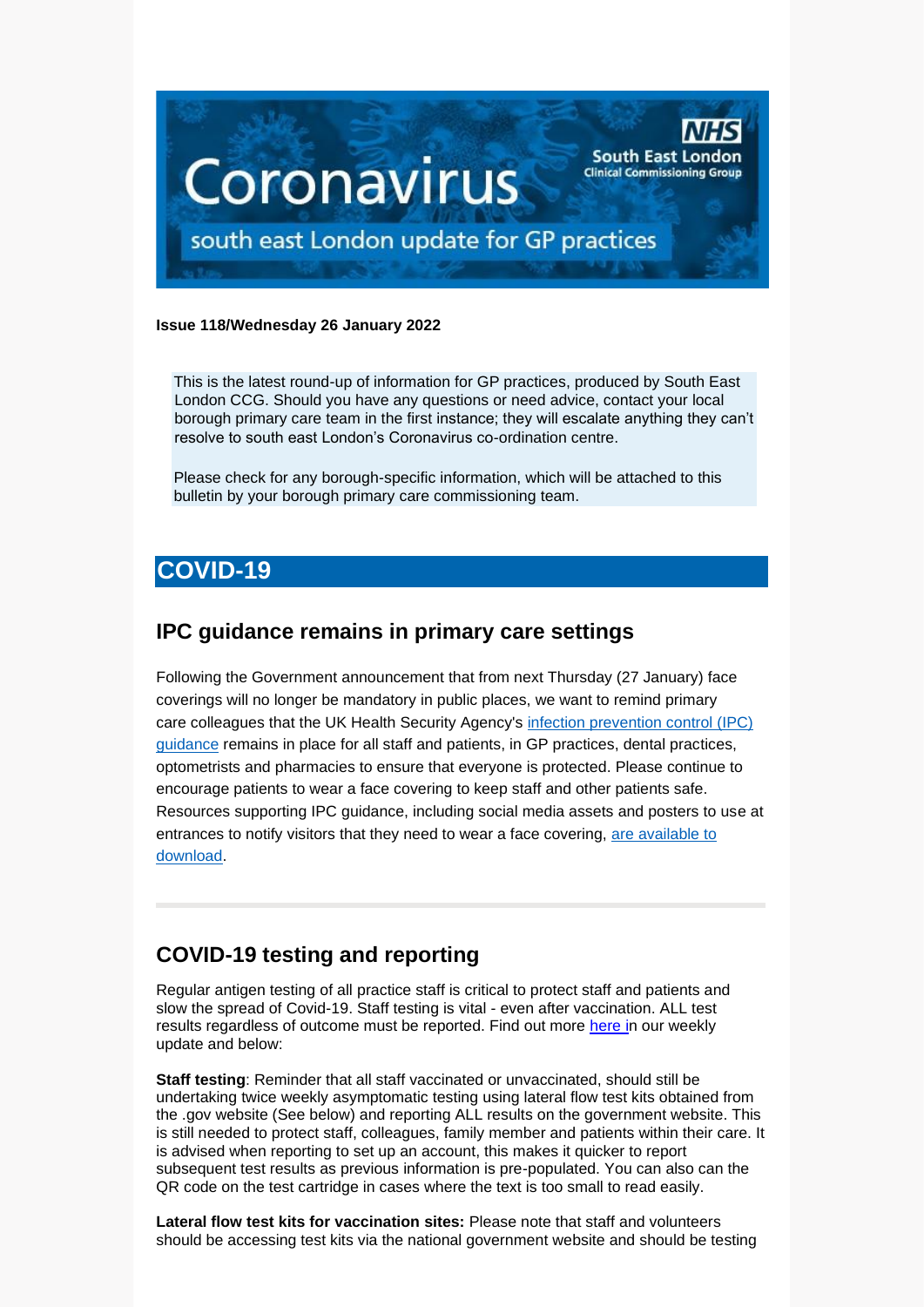and reporting before attending site. Order: [https://www.gov.uk/order-coronavirus-rapid](https://www.gov.uk/order-coronavirus-rapid-lateral-flow-tests)[lateral-flow-tests](https://www.gov.uk/order-coronavirus-rapid-lateral-flow-tests) and Report: [Report a COVID-19 rapid lateral flow test result -](https://www.gov.uk/report-covid19-result) GOV.UK [\(www.gov.uk\).](https://www.gov.uk/report-covid19-result) However, sites are still encouraged to hold a small supply for emergency use in cases where staff or volunteers turn up without having tested. Please let the SEL CCG Testing Team [selccg.covidtesting@nhs.net](mailto:selccg.covidtesting@nhs.net) know if you need any small supplies for emergency use and we will support obtaining a small number of kits from our Local Authority Partners.

**PCR kits in surgeries:** Reminder that GP practices should have a small stock of PCR kits for use in emergencies for staff or patients who present with possible covid symptoms. Assistance in ordering these can be made via the Specialist Team via 119. Please follow the link for information. [https://www.gov.uk/government/publications/covid-](https://www.gov.uk/government/publications/covid-19-testing-in-general-practice)[19-testing-in-general-practice](https://www.gov.uk/government/publications/covid-19-testing-in-general-practice)

Changes to collection of lateral flow kits from local sites and pharmacies: Many collection sites are now requiring a 'collection code' before issuing up to 2 lateral flow test kits (7 tests in each box). The code can be obtained by following the information on the government website [https://test-for-coronavirus.service.gov.uk/collect-lateral-flow](https://test-for-coronavirus.service.gov.uk/collect-lateral-flow-kits)[kits](https://test-for-coronavirus.service.gov.uk/collect-lateral-flow-kits) to obtain a collect code via text and email. Alternatively, some collection points are displaying a QR code which can be scanned to access a form which once completed will generate a collect code.

Lateral flow Instructions in other languages: SEL have successfully managed to petition for the 3 main languages used by Afghanistan's to support the many other translations already available. These can now be found on the government website: <https://www.gov.uk/guidance/covid-19-self-test-help>

Any testing questions please contact **avril.satchwell@nhs.net Head of SEL CCG Covid** Testing or the wider SEL Testing Team at [selccg.covidtesting@nhs.net](mailto:selccg.covidtesting@nhs.net)

## **GP Updates**

## **Immediate Necessary Treatment (for unregistered patients) - Seasonal Influenza Vaccination Programme available in CQRS**

The 2021/22 Seasonal Influenza Programme enabled practices to provide flu vaccinations to a number of eligible patient cohorts regardless of the patient's registration status with the practice. This service will support an extraction of data from the GP Clinical System and facilitate payment where eligible patients not registered with a practice have received a flu vaccination and the activity has been appropriately recorded. These cohorts are:

- frontline health and social care staff employed by either a registered residential care/ nursing home or a voluntary managed hospice provider
- those living in long-stay facilities, nursing homes, other long-stay health or social care facilities, or those defined in the ES as housebound
- locum GPs
- primary care contractors (primary medical services, pharmaceutical services, primary dental services or general ophthalmic services) and their frontline staff, including locums, in patient-facing provision of NHS primary care services and non-clinical staff who play an integral part in patient-facing care on a day-to-day basis

Patients who are not registered with the practices need to have been recorded using the Immediate Necessary Treatment registration status and coded in accordance with the [NHS England and Improvement Guidance](https://future.nhs.uk/P_C_N/view?objectId=29652880) to be captured within this service.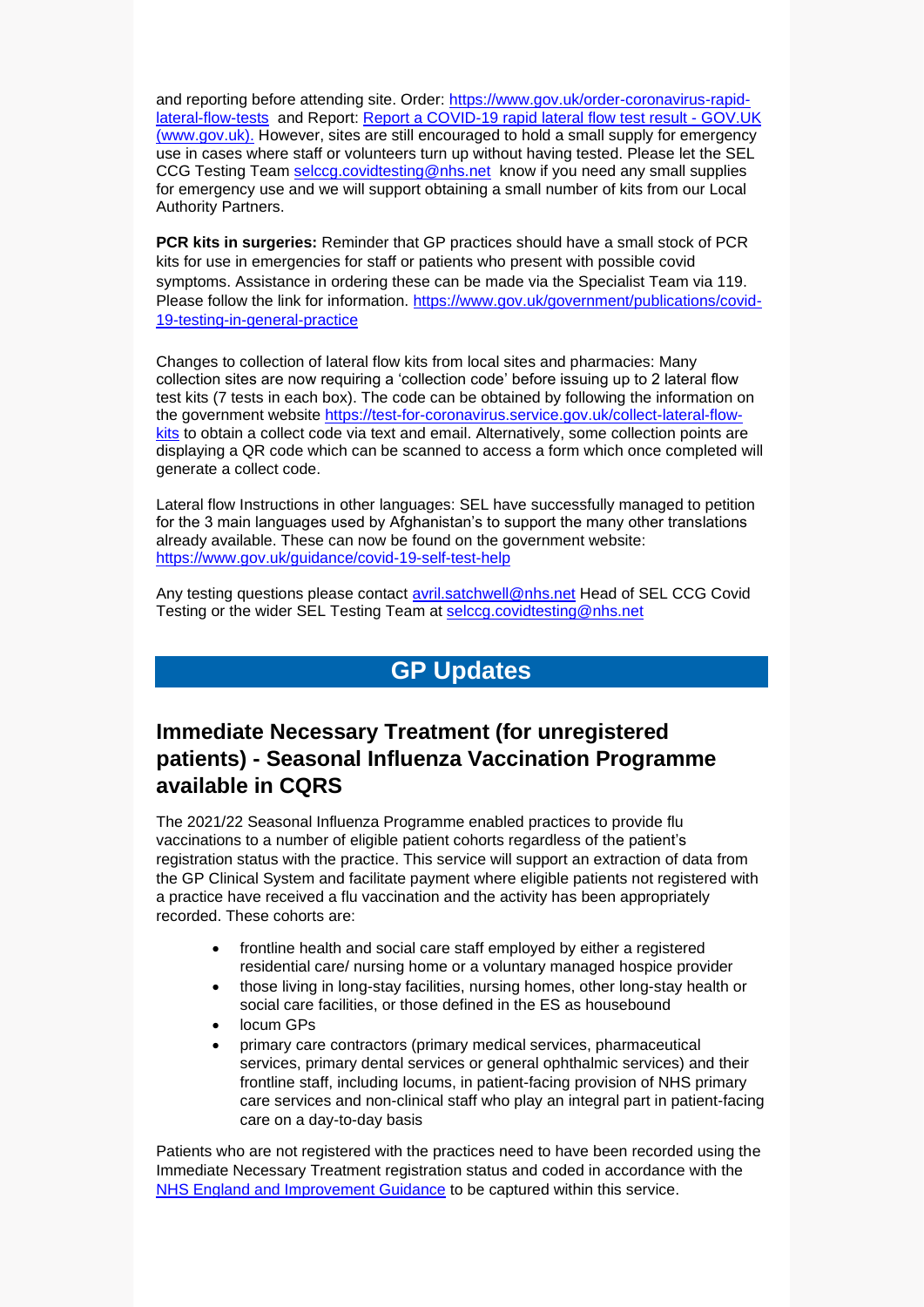Information and guidance documents for each of the available services can be found [here.](https://welcome.cqrs.nhs.uk/serviceinfo.html)

Information about the contract changes can be found [here.](https://www.england.nhs.uk/gp/gpfv/investment/gp-contract/)

Details of these services, including the live collections timetable can be found on the [GP](https://digital.nhs.uk/GP-collections)  [Collections website.](https://digital.nhs.uk/GP-collections)

Training links for how to offer out the service can be found on the [CQRS website.](https://academy.midlandsandlancashirecsu.nhs.uk/cqrs-national-training/training-materials/)

## **Reminder - New service available in CQRS for recording of flu and COVID-19 vaccination events**

**FOR ACTION - we ask practices to ensure that this data is completed by the end of January 2022. The Jan-Mar 2022 data needs to be completed by the end of April 2022.** 

As part of the 2021/22 Seasonal Influenza Vaccination Programme, primary care contractors (general medical services, pharmaceutical services, general dental services and general ophthalmic services) and their frontline staff in clinical and non-clinical patient-facing roles will be eligible for an NHS flu vaccination this year. The adult seasonal flu Enhanced Service includes a requirement for general practice to return to the commissioner (NHSE), by no later than the 31 January 2022 and 30 April 2022 respectively, data on the number of primary care staff that they have vaccinated.

In addition, this data collection will seek voluntary information on the flu vaccination and COVID-19 vaccination status of practice staff. This data is being requested to help inform future planning to support encouraging vaccine uptake amongst the workforce, and for COVID-19 to support ongoing planning around workforce capacity and service provision.

For the COVID-19 vaccine, new regulations come into effect from 1 April 2022 which will require individuals undertaking CQC regulated activities in England AND engaging in face-to-face care with patients to be fully vaccinated against COVID-19. Further detail is available at [www.england.nhs.uk/coronavirus/covid-19-vaccination](https://www.england.nhs.uk/coronavirus/covid-19-vaccination-programme/vaccination-as-a-condition-of-deployment-for-all-healthcare-workers/)[programme/vaccination-as-a-condition-of-deployment-for-all-healthcare-workers/.](https://www.england.nhs.uk/coronavirus/covid-19-vaccination-programme/vaccination-as-a-condition-of-deployment-for-all-healthcare-workers/) These indicators request information on the number of staff employed or otherwise deployed in the practice who have either a) received a first and second dose of the vaccine; b) have a medical exemption or c) do not intend to get vaccinated by 31 March 2022. Data is requested for the following groups:

- **GPs.** This includes all GPs employed or engaged within the practice, including GP partners, salaried GPs, GP locums, foundation doctors and GP registrars.
- **Direct Patient Care.** This includes nurses, PCN staff employed or engaged through the Additional Roles Reimbursement Scheme (see full list here [https://www.england.nhs.uk/publication/network-contract-des-specification-2021-](https://www.england.nhs.uk/publication/network-contract-des-specification-2021-22/) [22/\)](https://www.england.nhs.uk/publication/network-contract-des-specification-2021-22/), and other allied health professionals, including those in training.
- **Admin / non-clinical roles.** This includes practice managers, receptionists, estates, students, volunteers or any other ancillary roles deployed within the practice

For flu vaccination status this includes the number of practice and PCN staff who have received a flu vaccination via any route, with data being requested on the number of practice staff vaccinated for flu:

- through the NHS scheme as primary care staff,
- through the NHS scheme as another eligible cohort,
- privately,
- via occupational health, or
- via another route.

This service was released in CQRS on the 21 December 2021.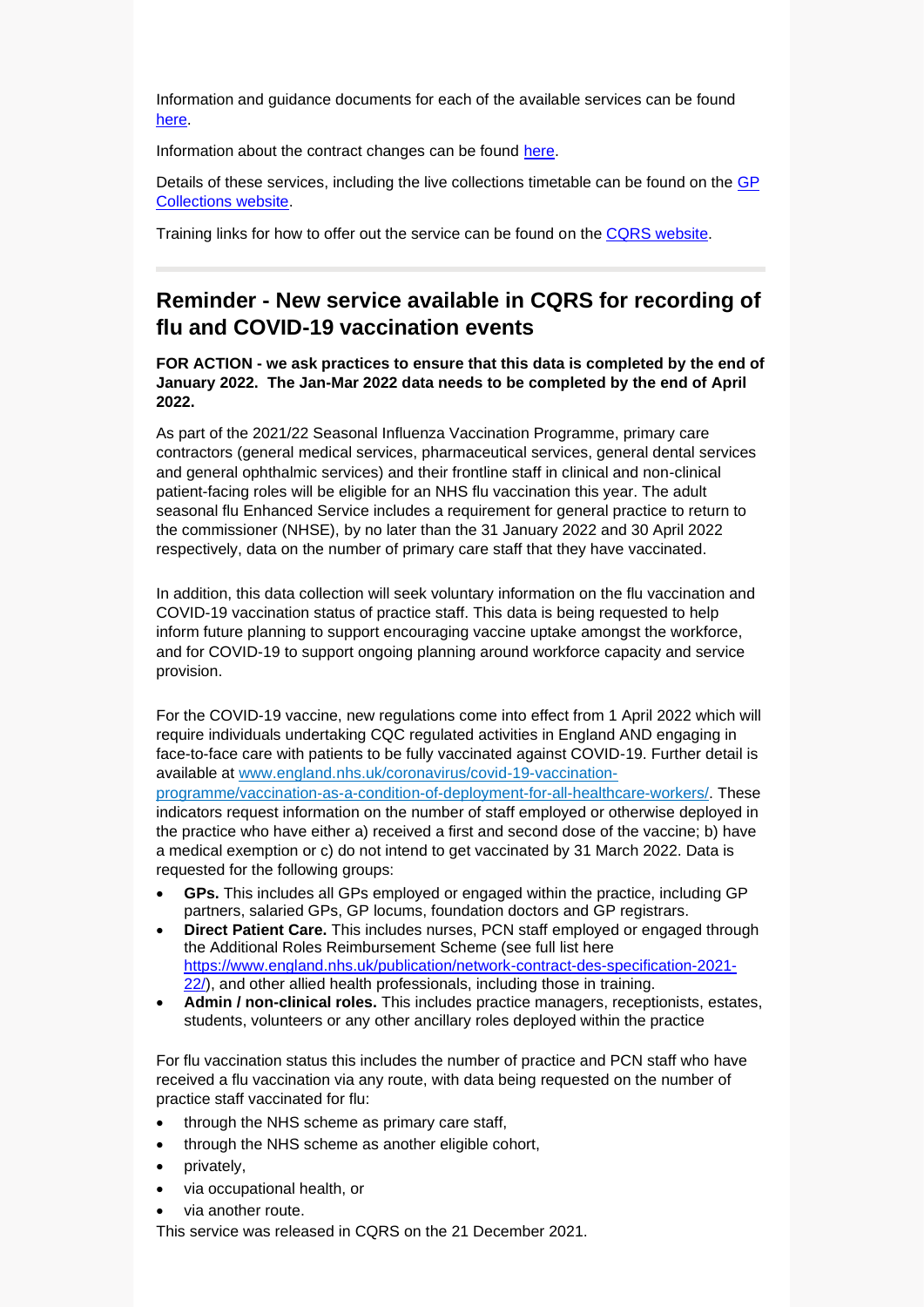## **Reminder - Early ordering Flu stock for 2022/23 Flu season**

A reminder to place your orders as soon as possible as part of your planning for the next flu season and to ensure an early delivery slot. Although the annual flu letter is not yet published, there is an opportunity to amend orders with suppliers to take into account any requirements in the flu letter.

Sanofi is fully flexible regarding orders until end February 2022 and have a degree of flexibility until the end of July 2022.

Sequirus provide an option to cancel all or part of your Seqirus flu vaccine order if the respective vaccine is not an NHS recommended and reimbursed option for 2022/23 in addition to which Orders can be amended by +/- 20% by the end of February 2022.

## **Urgent Care Plan Programme: January Transition Briefing**

Coordinate My Care is being replaced in London by the Urgent Care Plan.

The Urgent Care Plan (UCP) will enable clinicians across London to co-create and share urgent and advance care plans across clinical and organisational boundaries, integrating with electronic record keeping systems that are already being used by clinicians and the OneLondon Shared Care Record. The UCP will be hosted by South West London CCG, with a dedicated team to support the transition process and the use of the UCP as an enabler for a wide range of clinical pathways. Read the full briefing [here.](https://selondonccg.nhs.uk/wp-content/uploads/2022/01/Urgent-care-plan-programme.pdf)

## **Update to process for applications for Local Improvement Grants in 2022/23**

Following the letter sent by NHS England on 26 November 2021 via CCG GP bulletin, one of the criteria set out in the application process by NHS England for improvement grant funding is a letter of support from the CCG. We are aware of enquiries made by some practices to local borough leads. To better aid this process, practices are required to submit their draft improvement grant application to the CCG by no later than 5pm, Friday 4<sup>th</sup> February 2022 to [souccg.gprrsel@nhs.net.](mailto:souccg.gprrsel@nhs.net) This will enable the CCG sufficient time to internally review all applications and ensure it meets the necessary criteria and provide letters of support back to practices prior to the deadline of 5pm on 11th February 2022, set by NHS England.

If you have any queries or require any support then please contact [marcus.durkie@nhs.net](mailto:marcus.durkie@nhs.net) or [Craig.gibbard1@nhs.net](mailto:Craig.gibbard1@nhs.net) in the first instance.

## **Updated IMOC decisions/outputs:**

### **NEW**

- Guidance on the [management of gout in primary care](https://selondonccg.nhs.uk/download/17631/) has been developed through the SEL IMOC rheumatology sub group. This guidance includes information on managing and preventing flares, self-care advice and when to refer.
- Dapagliflozin: This medicine is included on the South East London Joint Medicines Formulary and has a RAG rating of 'red' (hospital/specialist prescribing and supply only) and is reserved for the management of chronic kidney disease (CKD). Please see the [SEL Joint Medicine Formulary](https://www.selondonjointmedicinesformulary.nhs.uk/chaptersSubDetails.asp?FormularySectionID=6&SubSectionRef=06.01.02.03&SubSectionID=D100&drugmatch=6401#6401) for further information.

#### **UPDATED**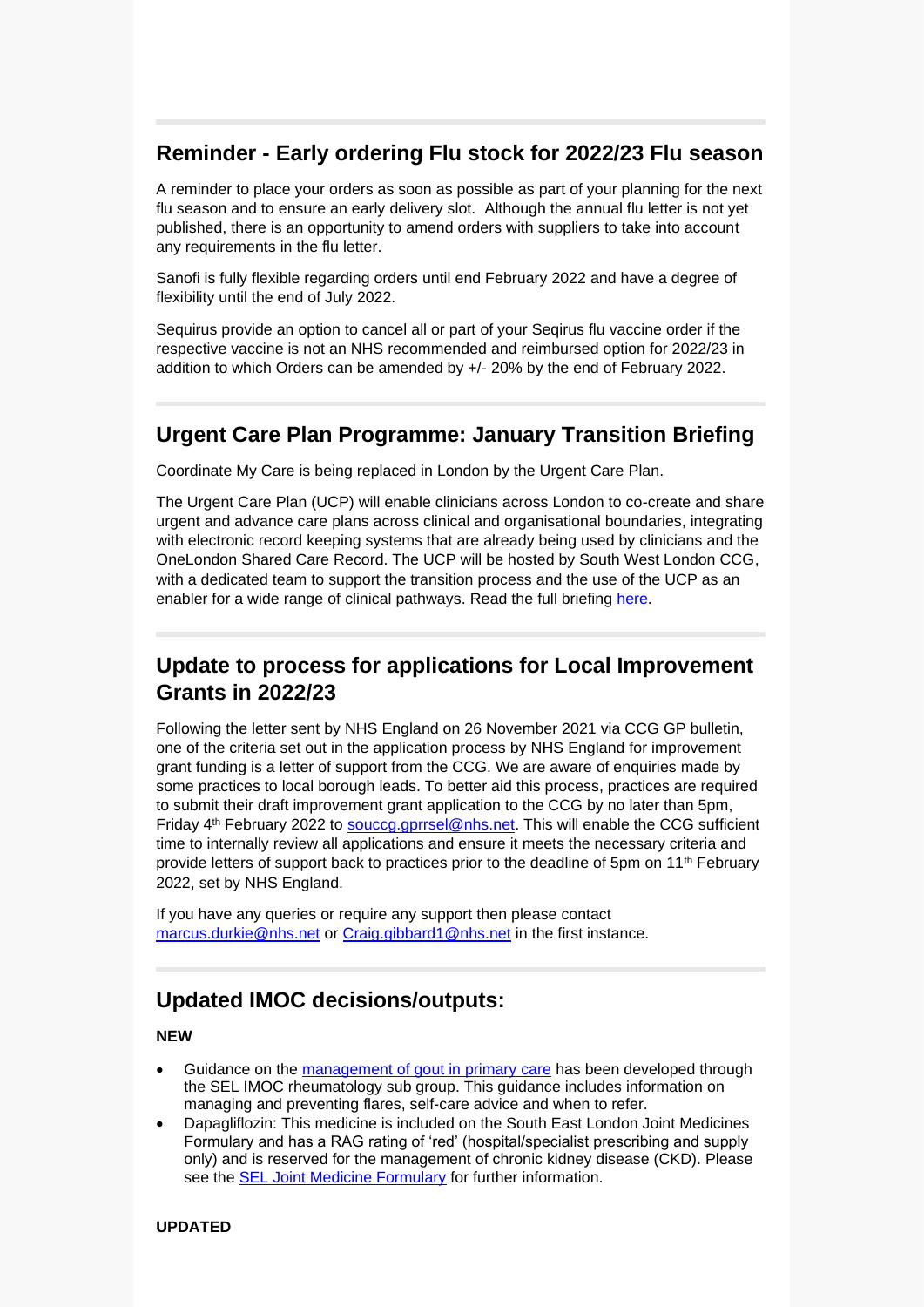- The [SEL IMOC shared care agreement process and templates](https://selondonccg.nhs.uk/what-we-do/medicines-optimisation/south-east-london-integrated-medicines-optimisation-committee-sel-imoc/shared-care-agreements-and-templates/) have been updated in line with national [guidance](https://www.sps.nhs.uk/wp-content/uploads/2020/01/RMOC-Shared-Care-for-Medicines-Guidance-A-Standard-Approach-Live-1.0.pdf) from the Regional Medicines Optimisation Committee (RMOC), please refer to the following documents for further detail: [Shared care](https://selondonccg.nhs.uk/download/12371/)  [process flowchart](https://selondonccg.nhs.uk/download/12371/) , [Template for full shared care,](https://selondonccg.nhs.uk/download/12374/) [Transfer of care template.](https://selondonccg.nhs.uk/download/12380/)
- The SEL [psoriasis biologic drug treatment pathway](https://selondonccg.nhs.uk/download/12188/) and psoriasis pathway outcomes [and monitoring framework](https://selondonccg.nhs.uk/download/12191/) have been updated through the dermatology sub-group. The key update is the inclusion of bimekizumab in line with NICE [guidance.](https://www.nice.org.uk/guidance/ta723)

#### **Committee Terms of Reference**

The updated [Terms of Reference](https://selondonccg.nhs.uk/download/11583/) (ToR) for the SEL IMOC are now available and reflect the Committee's revised operating model in the emerging Integrated Care System (ICS). The SEL IMOC will operate under these ToR in shadow form from January 2022, whilst the governance structures for the ICS are confirmed.

## **Focus group - King's College London Evaluation of CESEL**

Clinical Effectiveness South East London (CESEL) has an external evaluation embedded in its work, to ensure that views of key stakeholders are captured and that the impact of CESEL is documented, along with proposing evidence-based recommendation for its development.

Dr Maria Kordowicz from King's College London is holding a focus group to share insights into how CESEL has worked so far and what could be improved. The session will be recorded.

• Wednesday 9 February – 13.00-13.50.

Please contact [maria.kordowicz@kcl.ac.uk](mailto:maria.kordowicz@kcl.ac.uk) for an invite to the focus group or to share your thoughts if you cannot attend.

## **Outcome - SEL CCG review of 'Access route into abortion services'**

NHS South East London CCG Termination of Pregnancy Commissioners have completed a review of how SEL patients access abortion services via the Central Booking service (CBS) operated by BPAS. The review involved conducting a separate Patient and Stakeholder Engagement Survey, listening to calls under taken by an independent Public Health Registrar, across a three-year period: May, June and July of 2019, 2020 and 2021. Read the review findings [here.](https://selondonccg.nhs.uk/wp-content/uploads/2022/01/Outcome-SEL-CCG-review-of-Access-route-into-abortion-services.pdf)

## **Quality alerts and incidents**

January 2022 edition of [Lessons Learnt.](https://selondonccg.nhs.uk/wp-content/uploads/2022/01/Lessons-Learnt-Quality-You-said-we-did-January-22-Edition.pdf)

# **Cancer updates**

## **Updated - South East London Cancer Alliance**

Please find below a link to the latest version of the update, which also includes FAQs for primary care on cancer services in south east London to support GPs and patients during the pandemic.

[Cancer updates for GPs \(19 January 2022\)](https://selondonccg.nhs.uk/wp-content/uploads/2022/01/SEL-Cancer-Updates-FAQs-for-Primary-Care-19-Jan-2022.pdf)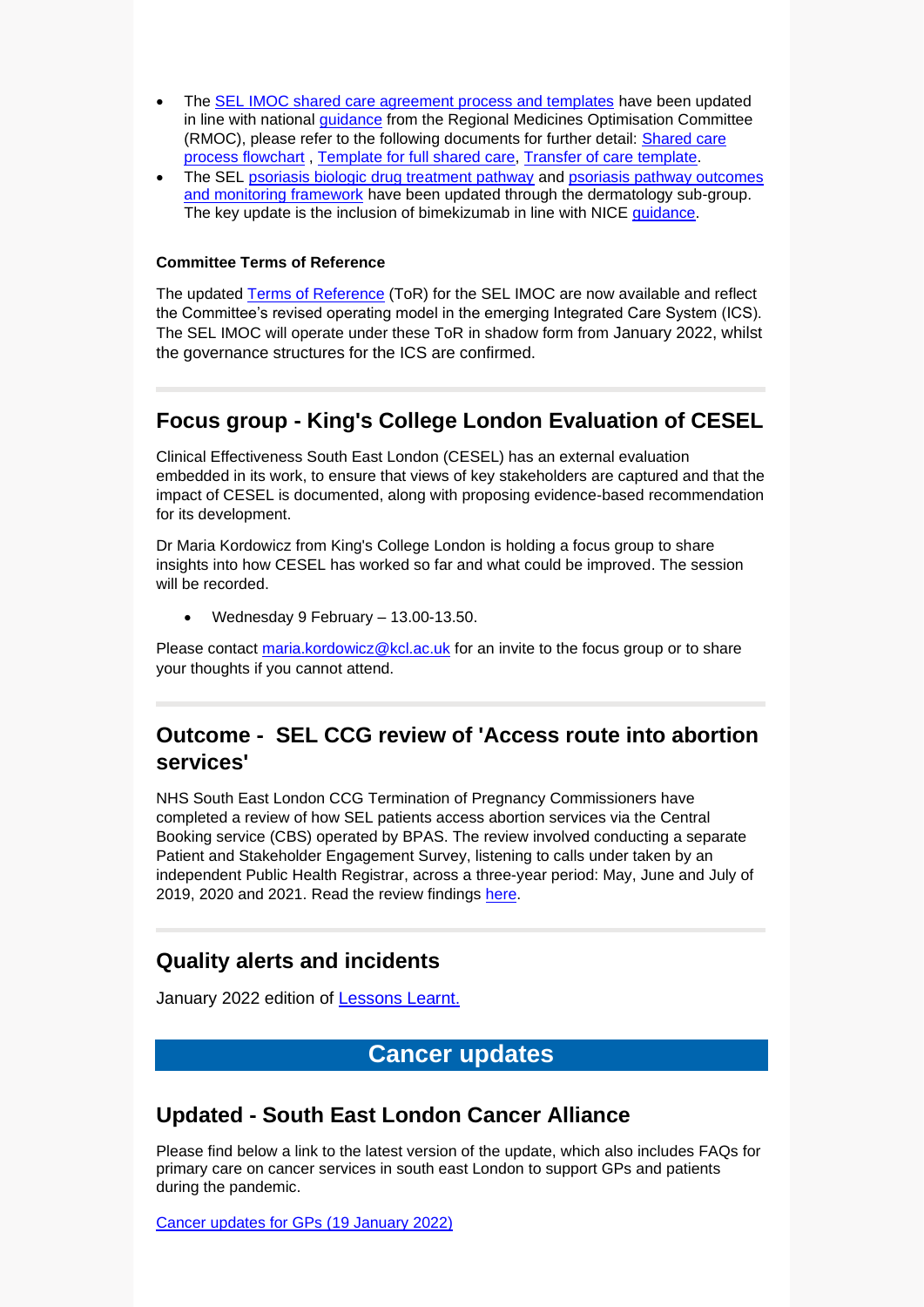## **Online seminars, webinars and e-learning**

### **UKHSA immunisation training webinars for vaccinators**

The webinars count as annual updates as they are compliant with the UKHSA immunisation training standards.

Please see [flyer](https://selondonccg.nhs.uk/wp-content/uploads/2022/01/Feb-Apr-Webinar-Flyer-2022.docx) with dates in February-April and details on how to book these sessions.

## **Daily vaccine confidence sessions hosted by clinical professionals**

NHSE/I are running daily drop-in Vaccine confidence Q&A sessions for staff. Each session will be tailored towards a specific audience and hosted by a relevant clinical professional who will answer any questions and signpost to additional information. The sessions will provide a safe and supportive environment to ask any questions about the COVID-19 vaccines.

- Wednesday 26 January: 12.00 13:00 Primary Care
- Thursday 27 January: 15.00 16.00 Vaccines and Fertility
- Friday 28 January: 10.00 11.00 Vaccines and the Science
- Saturday 29 January: 19.00 20.00 Vaccines and Your Faith
- Sunday 30 January: 19.00- 20.00 Vaccines and Your Faith
- Monday 31 January: 12.00- 13.00 Vaccines for Nursing and Midwifery Staff
- Tuesday 1 February: 13.00 14.00 Vaccines and Fertility
- Wednesday 2 February: 12:00 13.00 Vaccines for Healthcare Students
- Thursday 3 February: 16.00 17.00- Vaccines and the Science

Register [here.](https://www.events.england.nhs.uk/events/staff-vaccination-daily-q-and-a)

## **Dermatology seminar for primary care clinicians**

Dr Amr Salam and Dr Alwyn Wisam consultant dermatologists at Guy's and St Thomas' are hosting a dermatology webinar which will focus on 'Hidradenitis and Hyperhidrosis.'

• Wednesday 2 February 2022 – 13.30 to 14.30

This talk counts for one CPD point and a certificate of attendance will be sent to you.

Book via the following [link.](https://www.eventbrite.co.uk/e/free-dermatology-seminar-for-primary-care-clinicians-tickets-225768378297)

## **Recruitment**

The Defence Medical Welfare Service (DMWS) are recruiting a Welfare Officer to support the [GSTT Armed Forces Programme.](https://www.guysandstthomas.nhs.uk/about-us/armed-forces-covenant.aspx) More information and details on how to apply are here: [https://dmws.org.uk/careers/welfare-officer-london/.](https://dmws.org.uk/careers/welfare-officer-london/) Closing date 4 February.